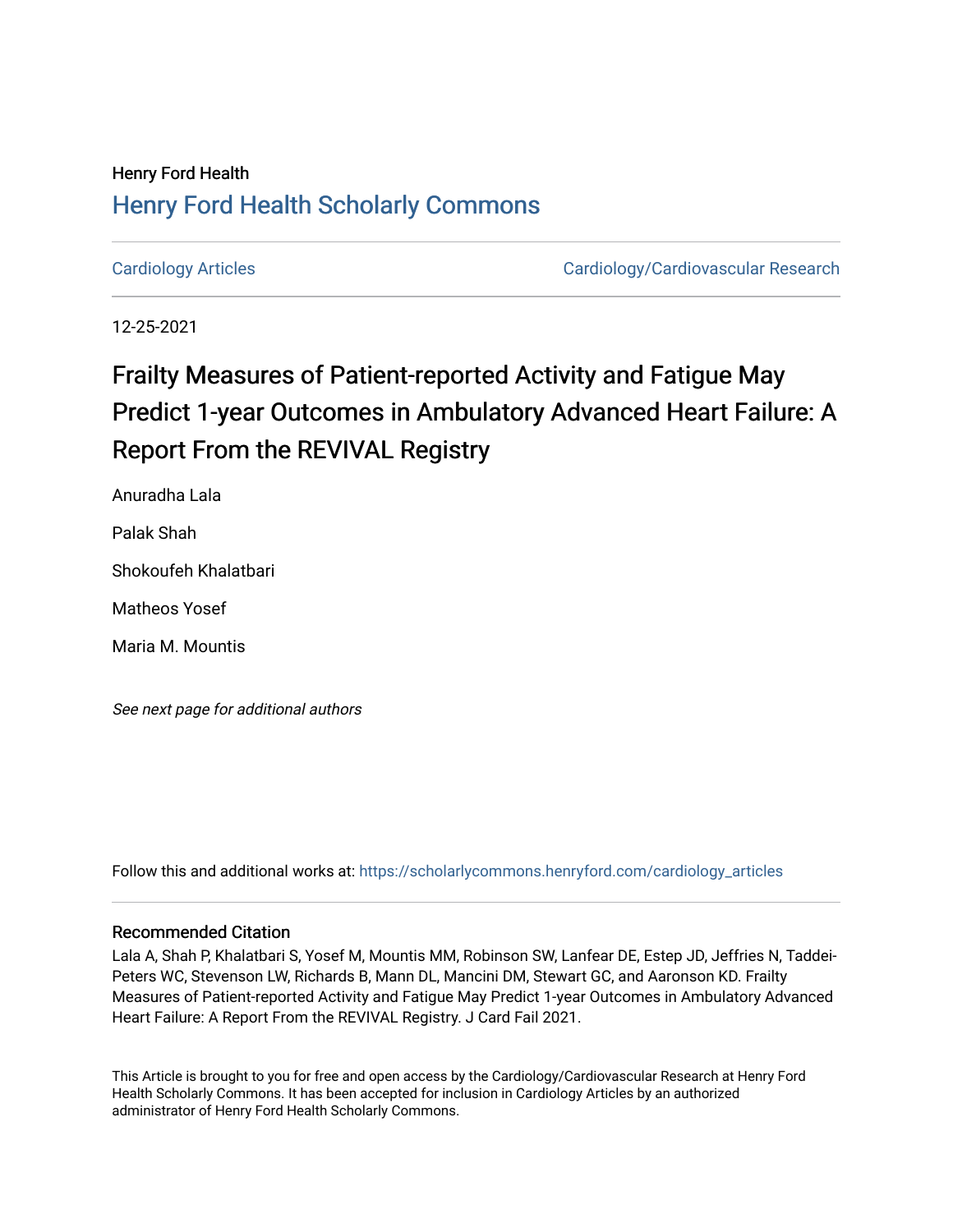## Authors

Anuradha Lala, Palak Shah, Shokoufeh Khalatbari, Matheos Yosef, Maria M. Mountis, Shawn W. Robinson, David E. Lanfear, Jerry D. Estep, Neal Jeffries, Wendy C. Taddei-Peters, Lynne W. Stevenson, Blair Richards, Douglas L. Mann, Donna M. Mancini, Garrick C. Stewart, and Keith D. Aaronson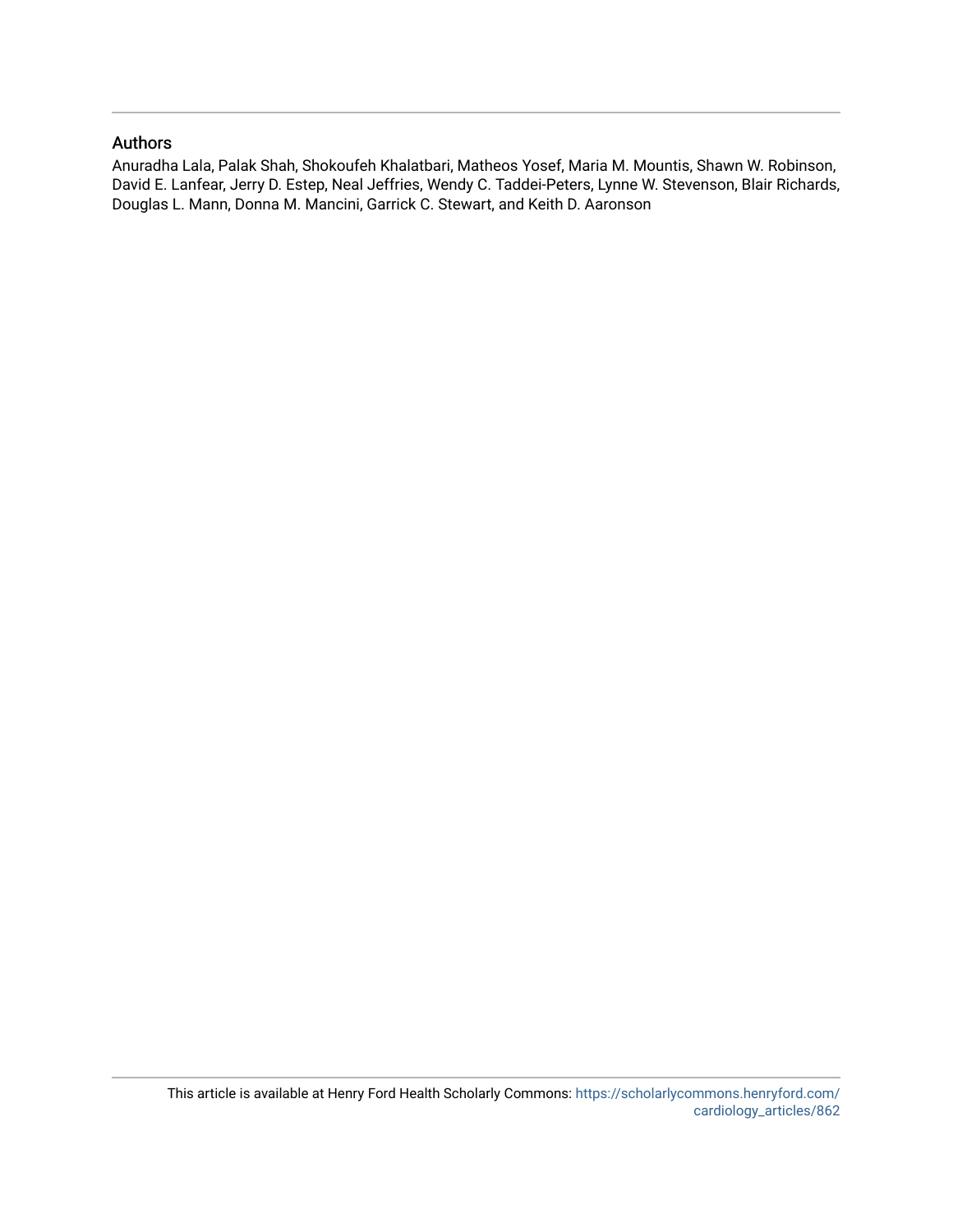# Frailty Measures of Patient-reported Activity and Fatigue May Predict 1-year Outcomes in Ambulatory Advanced Heart Failure: A Report From the REVIVAL Registry

ANURADHA LALA, $^{1,2\, \star}$  $^{1,2\, \star}$  $^{1,2\, \star}$  $^{1,2\, \star}$  PALAK SHAH, $^{3,\star}$  $^{3,\star}$  $^{3,\star}$  SHOKOUFEH KHALATBARI, $^{4}$  $^{4}$  $^{4}$  MATHEOS YOSEF, $^{4}$  MARIA M. MOUNTIS, $^{5}$  $^{5}$  $^{5}$ SHAWN W. ROBINSON,<sup>[6](#page-2-6)</sup> DAVID E. LANFEAR,<sup>[7](#page-2-6)</sup> JERRY D. ESTEP,<sup>[5](#page-2-5)</sup> NEAL JEFFRIES,<sup>[8](#page-2-7)</sup> WENDY C. TADDEI-PETERS,<sup>8</sup> LYNNE W. STEVENSON,<sup>[9](#page-2-8)</sup> BLAIR RICHARDS,<sup>[4](#page-2-4)</sup> DOUGLAS L. MANN,<sup>[10](#page-2-9)</sup> DONNA M. MANCINI,<sup>[1,](#page-2-0)[2](#page-2-1)</sup> GARRICK C. STEWART,<sup>[11](#page-2-10)</sup> AND

KEITH D. AARONSON<sup>[12](#page-2-11)</sup>

New York, New York; Falls Church, Virginia; Ann Arbor, and Detroit, Michigan; Cleveland, Ohio; Baltimore, and Bethesda, Maryland; Nashville, Tennessee; St. Louis, Missouri; and Boston, Massachusetts

#### **ABSTRACT**

Background: The Fried Frailty Phenotype predicts adverse outcomes in geriatric populations, but has not been well-studied in advanced heart failure (HF). The Registry Evaluation of Vital Information for Ventricular Assist Devices (VADs) in Ambulatory Life (REVIVAL) study prospectively collected frailty measures in patients with advanced HF to determine relevant assessments and their impact on clinical outcomes.

Methods and Results: HF-Fried Frailty was defined by 5 baseline components (1 point each): (1) weakness: hand grip strength less than 25% of body weight; (2) slowness based on time to walk 15 feet; (3) weight loss of more than 10 lbs in the past year; (4) inactivity; and (5) exhaustion, both assessed by the Kansas City Cardiomyopathy Questionnaire. A score of 0 or 1 was deemed nonfrail, 2 prefrail, and 3 or greater was considered frail. The primary composite outcome was durable mechanical circulatory support implantation, cardiac transplant or death at 1 year. Event-free survival for each group was determined by the Kaplan–Meier method and the hazard of prefrailty and frailty were compared with nonfrailty with proportional hazards modeling. Among 345 patients with all 5 frailty domains assessed, frailty was present in 17%, prefrailty in 40%, and 43% were nonfrail, with 67% ( $n = 232$ ) meeting the criteria based on inactivity and 54% ( $n = 186$ ) for exhaustion. Frail patients had an increased risk of the primary composite outcome (unadjusted hazard ratio [HR] 2.82, 95% confidence interval [CI] 1.52 $-$ 5.24; adjusted HR 3.41, 95% CI 1.79 $-$ 6.52), as did prefrail patients (unadjusted HR 1.97, 95% CI 1.14-3.41; adjusted HR 2.11, 95% CI 1.21-3.66) compared with nonfrail patients, however, the predictive value of HF-Fried Frailty criteria was modest (Harrel's C-statistic of 0.603,  $P = .004$ ).

Conclusions: The HF-Fried Frailty criteria had only modest predictive power in identifying ambulatory patients with advanced HF at high risk for durable mechanical circulatory support, transplant, or death within 1 year, driven primarily by assessments of inactivity and exhaustion. Focus on these patient-reported measures may better inform clinical trajectories in this population. (J Cardiac Fail  $2021;00:1-10$ )

Key Words: Heart failure, frailty, left ventricular assist device, heart transplant, outcomes.

Louis, Missouri; <sup>11</sup>Division of Cardiovascular Medicine, Brigham and Women's Hospital, Boston, Massachusetts and <sup>12</sup>Division of Cardiovascular Medicine, University of Michigan, Ann Arbor, Michigan.

Manuscript received June 25, 2021; revised manuscript received October 30, 2021; revised manuscript accepted October 30, 2021.

Reprint requests: Anuradha Lala, 1 Gustave L. Levy Place, Box 1030, New York, NY 10025. Tel: 201-341-9381. E-mail: [Anu.](mailto:Anu.lala@mountsinai.org) [lala@mountsinai.org](mailto:Anu.lala@mountsinai.org)

\*equal contribution as first author See page 9 for disclosure information. 1071-9164/\$ - see front matter © 2021 Published by Elsevier Inc. <https://doi.org/10.1016/j.cardfail.2021.10.014>

<span id="page-2-11"></span><span id="page-2-10"></span><span id="page-2-9"></span><span id="page-2-8"></span><span id="page-2-7"></span><span id="page-2-6"></span><span id="page-2-5"></span><span id="page-2-4"></span><span id="page-2-3"></span><span id="page-2-2"></span><span id="page-2-1"></span><span id="page-2-0"></span>From the <sup>1</sup>Zena and Weil Cardiovascular Institute, Mount Sinai Hospital, Icahn School of Medicine, New York, New York; <sup>2</sup>Department of Population Health Science and Policy, Icahn School of Medicine at Mount Sinai, New York, New York; <sup>3</sup>Heart Failure, Mechanical Circulatory Support and Transplant, Inova Heart and Vascular Institute, Falls Church, Virginia; <sup>4</sup>Michigan Institute for Clinical and Health Research, University of Michigan, Ann Arbor, Michigan; <sup>5</sup>Division of Cardiovascular Medicine, Cleveland Clinic, Cleveland, Ohio; <sup>6</sup>University of Maryland, Baltimore, Maryland;<br><sup>7</sup>Heart and Vascular Institute, Henry Ford Hospital, Detroit, Michi- $^7$ Heart and Vascular Institute, Henry Ford Hospital, Detroit, Michigan; <sup>8</sup>National Heart, Lung, and Blood Institute, Bethesda, Mary-<br>land; <sup>9</sup>Department of Medicine, Division of Cardiology, Vanderbilt University, Nashville, Tennessee; <sup>10</sup>Division of Cardiovascular Medicine, Washington University School of Medicine, St.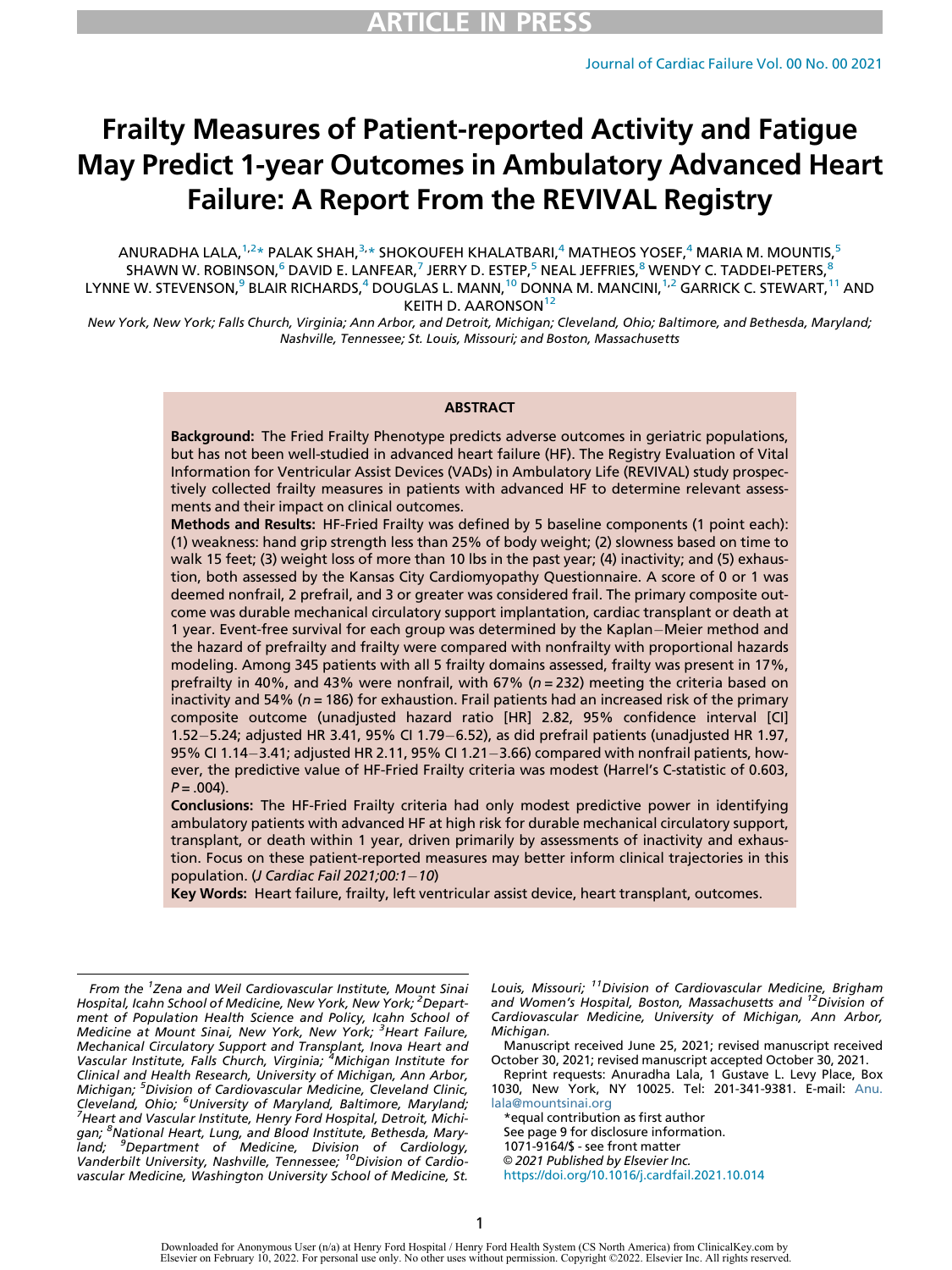#### 2 Journal of Cardiac Failure Vol. 00 No. 00 2021

Frailty is defined as a decreased physiological reserve that renders patients vulnerable to stress and is assessed by a variety of measures. Among patients with heart failure (HF), the prevalence of frailty has been reported across a broad range from 25% to 78% based on the patient population being assessed and measures used  $1^{1,2}$  $1^{1,2}$  $1^{1,2}$  $1^{1,2}$  HF and frailty share common symptoms that can be attributed to either condition (eg, fatigue, exhaustion, weight loss). $3$  As such, distinguishing the aspects of the frailty syndrome that are reversible with a therapeutic intervention for HF (eg, mechanical circulatory support [MCS] or cardiac transplantation) vs those that are independent, is critical.<sup>[4](#page-10-3)</sup>

Several frailty indices have been proposed, some of which are center or study specific, $5$  or focus on select measures/maneuvers such as the hand grip strength test<sup>[6](#page-10-5)</sup> and gait time, $\prime$  or are extrapolated from quality of life questionnaires such as the Short-Form 12.<sup>[8](#page-10-7)</sup> The most commonly used frailty measure is the Fried Frailty Phenotype (FFP), which defines frailty by measures of weakness, slowness, inactivity, exhaustion, and shrinking, likely owing to its ease of assessment and generalizability. There are limitations to the FFP, however, that are important to consider with respect to its application in an advanced HF population: (1) the measure was developed in an ambulatory geriatric patient population with a low prevalence of HF; (2) weight fluctuations owing to fluid retention are common in patients with HF and may mask unintended weight loss; and (3) the questionnaire used to assess patient inactivity is the Minnesota Leisure Time Activity scale, which is likely irrelevant to patients with advanced HF, who rarely participate in activities such as jogging or bowling.<sup>[10](#page-10-9)</sup>

Thus, although the FFP is the most widely used measure of frailty, it remains to be validated in the setting of advanced HF owing to inconsistent application and criteria used in existing publications. The Registry Evaluation of Vital Information for VADs in Ambulatory Life (REVIVAL) prospectively collected frailty measures in ambulatory patients with advanced HF (Interagency Registry for Mechanically Assisted Circulatory Support [INTER- $MACS$ ] 4-7) to determine the relevant components of frailty to this population and their individual as well as collective impact on clinical outcomes. As such, this registry offers the unique opportunity to determine how measurements of frailty correlate with worsening severity of HF requiring advanced therapies. Using the rigor of a prospective, multicenter clinical study, we hypothesized that HF-specific modified FFP criteria (HF Fried Frailty) when applied to ambulatory patients with advanced HF, would be strongly associated with the 1-year composite outcome of durable MCS, cardiac transplantation, or death.

### Methods

#### Data Source

The REVIVAL study was a prospective, observational cohort study of patients with ambulatory systolic HF recruited from 21 United States heart transplant/MCS centers; enrollment occurred between July 2015 and June 2016. Patients were eligible for enrollment if they had persistent New York Heart Association functional classes  $II$ -IV symptoms despite optimal medical therapy as well as an additional high-risk feature such as a recent nonelective HF hospitalization, heart transplant listing, objective functional limitation, or evidence of neurohormonal activation. Patients were excluded if they had a significant noncardiac condition that would limit functional capacity or expected survival to less than 2 years, intravenous inotrope use, or chronic kidney disease with a creatinine of 3.0 mg/dL or greater, or were on dialysis. Detailed entry criteria and study design have previously been published.<sup>[11](#page-10-10)</sup> Patient demographic characteristics including age, sex, race, and current HF status, including INTERMACS profile, were captured at the time of enrollment. During this visit, a 6-minute-walk test was performed, handgrip strength was assessed, and quality of life questionnaires were completed. An independent observational study monitoring board oversaw the conduct of the REVIVAL study. The institutional review board at each center and at the Data Coordinating Center at the University of Michigan approved the study. All subjects provided written informed consent before study participation.

## The HF Fried Frailty Criteria

HF Fried Frailty was defined by 5 components: (1) weakness, (2) slowness, (3) weight loss, (4) inactivity, and (5) exhaustion. For weakness, the handgrip strength was performed using a Jamar dynamometer. Peak grip strength was measured 3 times in the dominant and nondominant hand. The average of all measures was indexed to body weight, and less than 25% of body weight was considered as meeting criterion for weakness.<sup>6</sup> To assess for slowness based on the 15-feet walk time, 7 seconds or more was considered to meet the criterion for men 5'8" or shorter and 6 seconds or more for men taller than 5'8". For women 5'3" or shorter, 7 seconds or more met the threshold for slowness, and for women taller 5'3", 6 or more seconds qualified.<sup>[9](#page-10-8)</sup> An unintentional pound weight loss or 10 lbs or more was considered meeting the criterion for weight loss, collected at baseline visit from prior visits or by report. For inactivity, answers of extremely limited or quite a bit limited on the Kansas City Cardiomyopathy Questionnaire (KCCQ) for any of the 5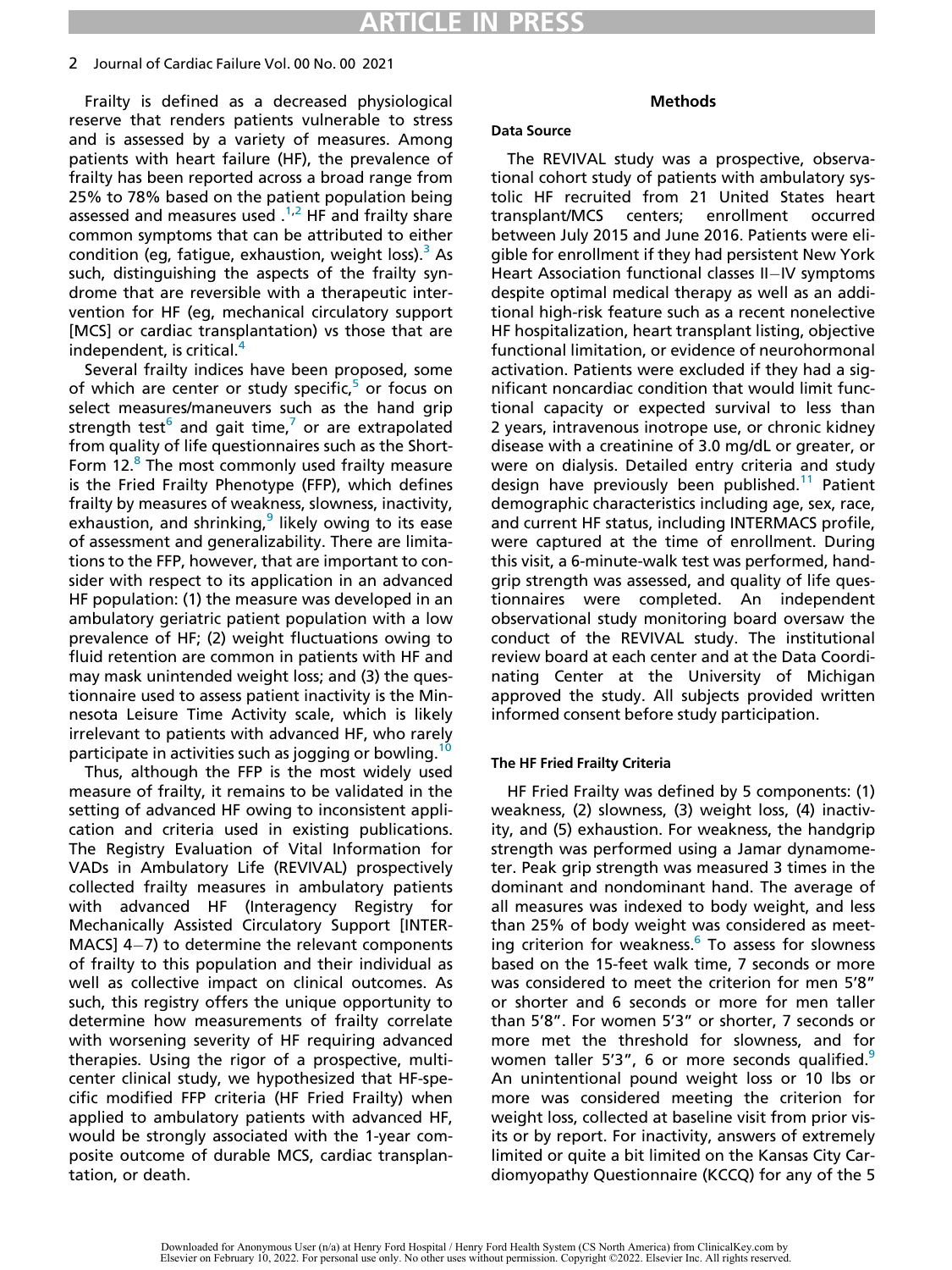activity questions (including dressing oneself, showering/bathing, walking 1 block on level ground, doing yardwork/housework/carrying groceries, and climbing 1 flight of stairs without stopping) were considered to represent inactivity. The question on hurrying or jogging was excluded given the advanced nature of disease in this population. Finally, an answer of extremely limited to moderately limited for either fatigue question was considered to constitute exhaustion<sup>10</sup> (Appendix). For each frailty domain in which the frailty criterion was met, patients received 1 point. These were summed and the total score was used to form the following categories: nonfrail  $(0-1$  points), prefrail (2 points), or frail ( $\geq$ 3 points) (Central Illustration).

#### Outcomes

The primary end point of interest was the 1-year composite outcome of durable MCS, transplant (as a United Network for Organ Sharing previous status 1A or 1B), or death from any cause. Of note, because MCS and transplantation were components of the primary composite outcome, death following either of these procedures was not assessed. Although the REVIVAL registry followed patients for 2 years, the 1-year end point was selected as a time period during which the impact of baseline frailty could exert its effect in the context of other baseline characteristics.

## Statistical Analysis

Categorical data were presented as number (%) and continuous data were reported as mean  $\pm$  standard deviation or median [interquartile range]. Patient baseline characteristics were compared between the three frailty classification groups using Pearson's  $\chi^2$  or the Kruskal–Wallis tests for categorical and continuous variables, respectively. Eventfree survival for each frailty group was determined by the Kaplan–Meier method and the risks of prefrailty and frailty compared with nonfrailty were determined with proportional hazards modeling.

With regard to identifying which of the 5 modified FFP components are needed to optimize risk prediction for the primary composite outcome, each component was considered individually in a univariable analysis followed by multivariable analysis. All variables in the univariable analyses were entered into a backward elimination multivariable analysis. The multivariable model was further adjusted for body mass index because it was thought that exhaustion, inactivity, and slow gait time may be more commonly present in obese patients. The KCCQ overall summary score and clinical summary score were also assessed for association with the composite outcome, as were the individual components of the KCCQ to evaluate whether there was an incremental predictive value of the HF-Fried Frailty criteria over KCCQ. Further, contributions of the inactivity and exhaustion domains of the KCCQ were compared with the overall predictive value of the KCCQ. To assess potential biased resulting from missing components of HF-Fried data, Fisher's exact and 2-sample Wilcoxon rank-sum tests were used to compare selected categorical and continuous patient characteristics between the groups with missing and nonmissing FFP data.

#### Results

#### Baseline Characteristics

Of the 400 enrolled patients, 345 patients had assessments for all 5 frailty components at baseline. Among this advanced HF cohort, the mean age was 60 years, 75% were men, more than two-thirds were INTERMACS profile 6 or 7, and nearly 60% had a history of chronic kidney disease. The mean left ventricular ejection fraction was 20% and the mean 6-minute-walk test distance was 336 m [\(Table 1](#page-5-0)). The characteristics of the patients for whom all 5 components of the HF-Fried Frailty index were not available ( $n = 55$ ) were not significantly different from the remainder of the study sample with the exception of a higher proportion of African American patients, and higher blood urea nitrogen and international normalized ratio (Supplemental Table 1).

With respect to the individual components of the HF Fried Frailty index, 232 patients (67%) met the criteria for inactivity and 186 (54%) met the criteria for exhaustion. More than one-quarter of the sample ( $n = 89$  [26%]) met the criteria for weakness by handgrip strength, whereas only 28 (8%) patients had a slow gait time and a negligible proportion of patients reported a weight loss or more than 10 lbs (3 patients [0.9%]). Based on these assessments, 149 patients (43%) were classified as nonfrail with  $0-1$ points, 139 patients (40%) were classified as prefrail with 2 points, and 57 patients (17%) were classified as frail with 3 or more points ([Table 2\)](#page-5-1).

There were no differences in age between the 3 groups; however, 50% of the frail group were women compared with approximately 20% in the prefrail and nonfrail cohorts ( $P < .001$ ). Body mass index was noted to higher in the frail patients than in the nonfrail patients (32.7  $\pm$  6.8 vs 29.1  $\pm$  5.7,  $P = .001$ ). Importantly, patients with the most severe HF (INTERMACS profile 4) constituted a larger percentage of the frail group than of the prefrail or nonfrail groups (14% vs 8.6% vs 6%, respectively;  $P = .001$ ) and New York Heart Association functional class tracked similarly. Functional capacity was also correspondingly more impaired in the frail group as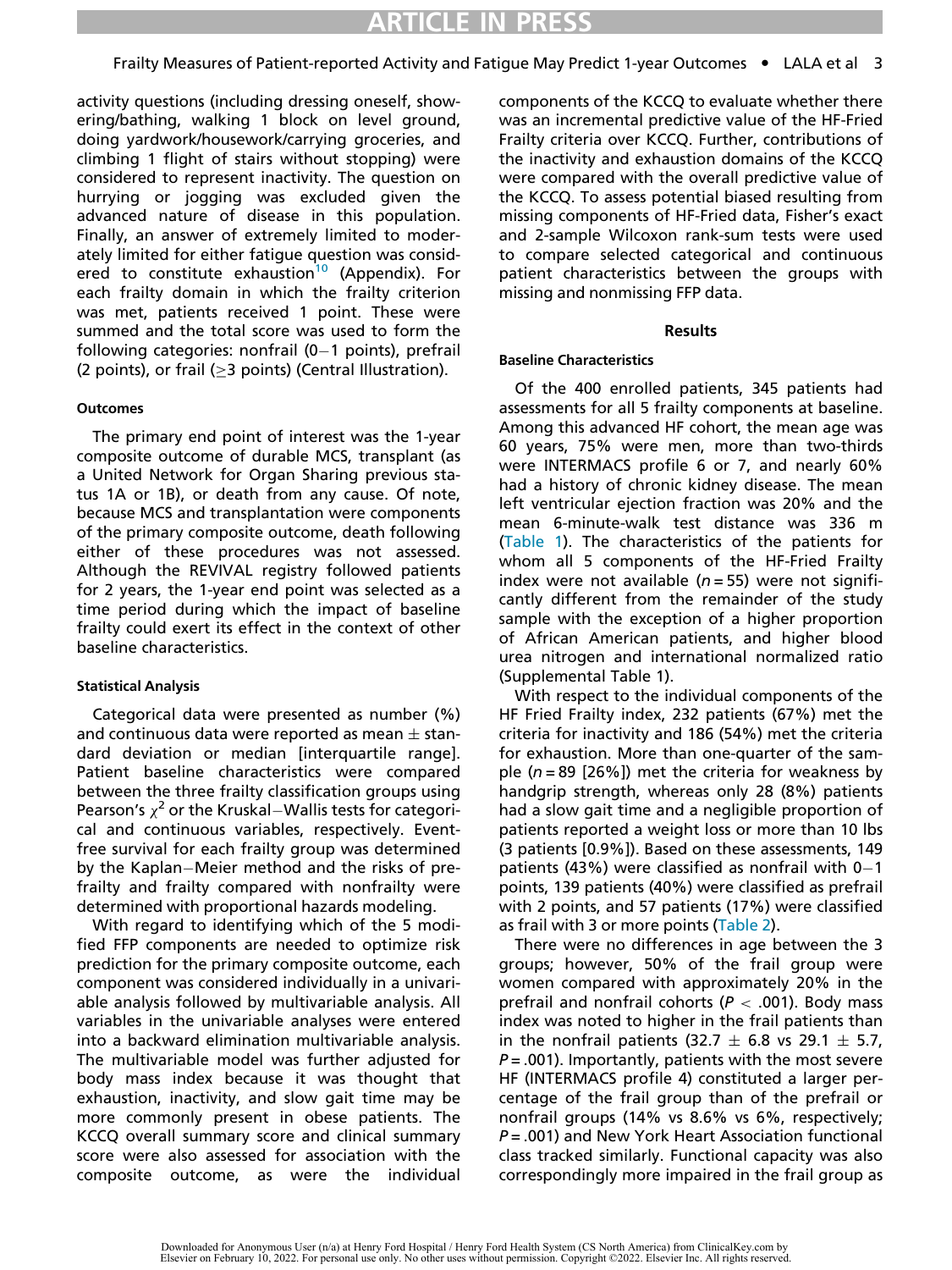## ARTICLE IN PRESS

#### 4 Journal of Cardiac Failure Vol. 00 No. 00 2021

<span id="page-5-0"></span>

| Characteristic                                                | (1) Not frail<br>$(n = 149)$ | (2) Prefrail<br>$(n = 139)$ | (3) Frail<br>$(n = 57)$ | Total<br>$(n = 345)$   | P value |
|---------------------------------------------------------------|------------------------------|-----------------------------|-------------------------|------------------------|---------|
| Age (years)                                                   | $62$ [53-68]                 | $62$ [54-69]                | $61$ [56-67]            | $62$ [54-68]           | .92     |
| Male sex                                                      | 120 (80.5)                   | 110 (79.1)                  | 28 (49.1)               | 258 (74.8)             | $-.01$  |
| Race                                                          |                              |                             |                         |                        | .21     |
| African American/Black                                        | 34 (22.8)                    | 24 (17.3)                   | 18 (31.6)               | 76 (22.0)              |         |
| American Indian/Alaskan Native                                | 0(0.0)                       | 0(0.0)                      | 1(1.8)                  | 1(0.3)                 |         |
| Asian                                                         | 3(2.0)                       | 4(2.9)                      | 0(0.0)                  | 7(2.0)                 |         |
| More than one race                                            | 1(0.7)                       | 3(2.2)                      | 0(0.0)                  | 4 (1.2)                |         |
| Other/none of the above                                       | 2(1.3)                       | 4 (2.9)                     | 0(0.0)                  | 6(1.7)                 |         |
| Unknown/undisclosed                                           | 1(0.7)                       | 1(0.7)                      | 0(0.0)                  | 2(0.6)                 |         |
| White                                                         | 108 (72.5)                   | 103 (74.1)                  | 38 (66.7)               | 249 (72.2)             |         |
| Hispanic/Latino                                               | 9(6.1)                       | 11(8.3)                     | 4(7.1)                  | 24 (7.1)               | .78     |
| BMI, $kg/m2$                                                  | 28.4 [24.9-32.5]             | 29.3 [25.4 - 34.5]          | $32.7$ [27.5 - 37.1]    | 29.2 [25.4-34]         | $-.01$  |
| New York Heart Association func-                              |                              |                             |                         |                        | $-.01$  |
| tional class                                                  |                              |                             |                         |                        |         |
| $\mathbf{I}$                                                  | 5(3.4)                       | 1(0.7)                      | 0(0.0)                  | 6(1.7)                 |         |
| $\mathbf l$                                                   | 54 (36.2)                    | 32 (23.0)                   | 9(15.8)                 | 95 (27.5)              |         |
| Ш                                                             | 89 (59.7)                    | 102 (73.4)                  | 44 (77.2)               | 235 (68.1)             |         |
| IV                                                            | 1(0.7)                       | 4 (2.9)                     | 4(7.0)                  | 9(2.6)                 |         |
| <b>INTERMACS</b> profile                                      |                              |                             |                         |                        | $-.01$  |
| 4                                                             | 9(6.0)                       | 12(8.6)                     | 8(14.0)                 | 29 (8.4)               |         |
| 5                                                             | 18(12.1)                     | 42 (30.2)                   | 10(17.5)                | 70 (20.3)              |         |
| 6                                                             | 58 (38.9)                    | 50 (36.0)                   | 27 (47.4)               | 135 (39.1)             |         |
| 7                                                             | 64 (43.0)                    | 35 (25.2)                   | 12(21.1)                | 111 (32.2)             |         |
| Hypertension                                                  | 8(5.4)                       | 4(2.9)                      | 3(5.5)                  | 15 (4.4)               | .54     |
| Diabetes ( $n = 344$ )                                        | 55 (36.9)                    | 49 (35.3)                   | 25 (44.6)               | 129 (37.5)             | .46     |
| Chronic kidney disease                                        | 88 (59.1)                    | 79 (56.8)                   | 39 (68.4)               | 206 (59.7)             | .32     |
| Peripheral vascular disease                                   | 4(2.7)                       | 7(5.1)                      | 2(3.6)                  | 13(3.8)                | .57     |
| <b>COPD</b>                                                   | 20 (13.4)                    | 20 (14.4)                   | 3(5.3)                  | 43 (12.5)              | .19     |
| History of stroke or TIA?                                     | 12(8.1)                      | 18 (13.0)                   | 8(14.0)                 | 38 (11.0)              | .30     |
| Atrial fibrillation                                           | 17 (11.4)                    | 10(7.2)                     | 7(12.3)                 | 34 (9.9)               | .39     |
| Creatinine, mg/dL                                             | $1.30$ [1.09 $-1.60$ ]       | $1.30$ [1.01 - 1.63]        | $1.27$ [1.06 - 1.67]    | $1.30$ [1.05 $-1.61$ ] | .84     |
| BUN, mg/dL                                                    | $23$ [18-34]                 | $24$ [18-35]                | $26$ [19-37]            | $24$ [18-36]           | .68     |
| AST, U/L                                                      | $25$ [21-31.5]               | 24 [19-32]                  | $23$ [18-29]            | 24 [20 - 32]           | .16     |
| Albumin, g/L                                                  | $4.2$ [3.9 - 4.45]           | $4.2$ [3.9 - 4.4]           | $4.1$ [3.9-4.4]         | $4.2$ [3.9 - 4.4]      | .60     |
| $INR (n = 335)$                                               | $1.2$ [1.1-1.9]              | $1.2$ [1-2]                 | $1.2$ [1-2]             | $1.2$ [1-2]            | .98     |
| Hemoglobin, g/dL                                              | $13.4$ [12.5 - 14.6]         | 13.7 [12.4 - 14.7]          | $13.1$ [12.3 - 14.2]    | $13.4$ [12.4 - 14.5]   | .19     |
| Left ventricular ejection fraction (%)                        | $20$ [15-25]                 | $20$ [17-25]                | $22$ [18-30]            | $20$ [15-25]           | .10     |
| ECG: LV dimension (d)                                         | 68 [62.05 - 75.20]           | 65.65 [61.60-73.05]         | 64.80 [57.85 - 70.60]   | 66.50 [61.05-73.85]    | .04     |
| 6-Minute walk distance (m)                                    | 364 [326-439]                | 335 [270-384]               | 273 [183-335]           | 341 [280-402]          | $-.01$  |
| Systolic blood pressure, mm Hq                                | 108 [98-120]                 | $106$ [98-114]              | 109 [97.5 - 117]        | 107 [98-117]           | .76     |
| Heart rate, bpm                                               | 72 [65-84]                   | 76 [65-84]                  | 72.5 [66-82.5]          | 74 [65-84]             | .71     |
| Beta-blocker                                                  | 141 (94.6)                   | 136 (97.8)                  | 52 (91.2)               | 329 (95.4)             | .12     |
| <b>ACE</b> inhibitor                                          | 67 (45.0)                    | 62 (44.6)                   | 26 (45.6)               | 155 (44.9)             | .99     |
| ARB                                                           | 43 (28.9)                    | 30 (21.6)                   | 9(15.8)                 | 82 (23.8)              | .11     |
| ARNI                                                          | 19 (12.8)                    | 24 (17.3)                   | 12(21.1)                | 55 (15.9)              | .30     |
| ACE inhibitor/ARB/ARNI                                        | 129 (86.6)                   | 116 (83.5)                  | 47 (82.5)               | 292 (84.6)             | .67     |
| Hydralazine                                                   | 27 (18.1)                    | 19 (13.7)                   | 9(15.8)                 | 55 (15.9)              | .59     |
| <b>Nitrates</b>                                               | 35 (23.5)                    | 32 (23.0)                   | 15 (26.3)               | 82 (23.8)              | .88     |
| Mineralocorticoid receptor antago-<br>nist (spiro/eplerenone) | 120 (80.5)                   | 97 (69.8)                   | 43 (75.4)               | 260 (75.4)             | .11     |
| Loop diuretic                                                 | 138 (92.6)                   | 125 (89.9)                  | 53 (93.0)               | 316 (91.6)             | .65     |

Table 1. Baseline Characteristics Based on Frailty Classification

Nonfrail, prefrail, and frail defined as a Fried Frailty Phenotype score of  $0-1$ , 2, and 3-5, respectively.

ACE, angiotensin-converting enzyme; ARB, angiotensin receptor blocker; ARNI, angiotensin receptor-neprilysin inhibitor; AST, aspartate aminotransferase; BMI, body mass index; BUN, blood urea nitrogen; COPD, chronic obstructive pulmonary disease; ECG, electrocardiogram; INR, international normalized ratio; INTERMACS, Interagency Registry for Mechanically Assisted Circulatory Support; LV, left ventricular; TIA, transient ischemic attack.

\*Categorical data presented as number (%), continuous data presented as median [interquartile range].

| Table 2. The Proportion of Patients With Each Component of Frailty |  |  |
|--------------------------------------------------------------------|--|--|
|--------------------------------------------------------------------|--|--|

<span id="page-5-1"></span>

| <b>Frailty Component</b> |            | Total Cohort ( $N = 345$ ) Nonfrail ( $n = 149$ [43%]) | Prefrail ( $n = 139$ [40%]) | Frail ( $n = 57$ [17%]) |
|--------------------------|------------|--------------------------------------------------------|-----------------------------|-------------------------|
| Inactivity               | 232 (67.3) | 50 (33.6)                                              | 127 (91.4)                  | 55 (96.5)               |
| Exhaustion               | 186 (53.9) | 17 (11.4)                                              | 115 (82.7)                  | 54 (94.7)               |
| Weak hand grip strength  | 89 (25.8)  | 14 (9.4)                                               | 26(18.7)                    | 49 (86.0)               |
| Slow gait time           | 28 (8.1)   | 2(1.3)                                                 | 9(6.5)                      | 17 (29.8)               |
| Weight loss              | 3(0.9)     |                                                        | 1(0.7)                      | 2(3.5)                  |

Values are number (%).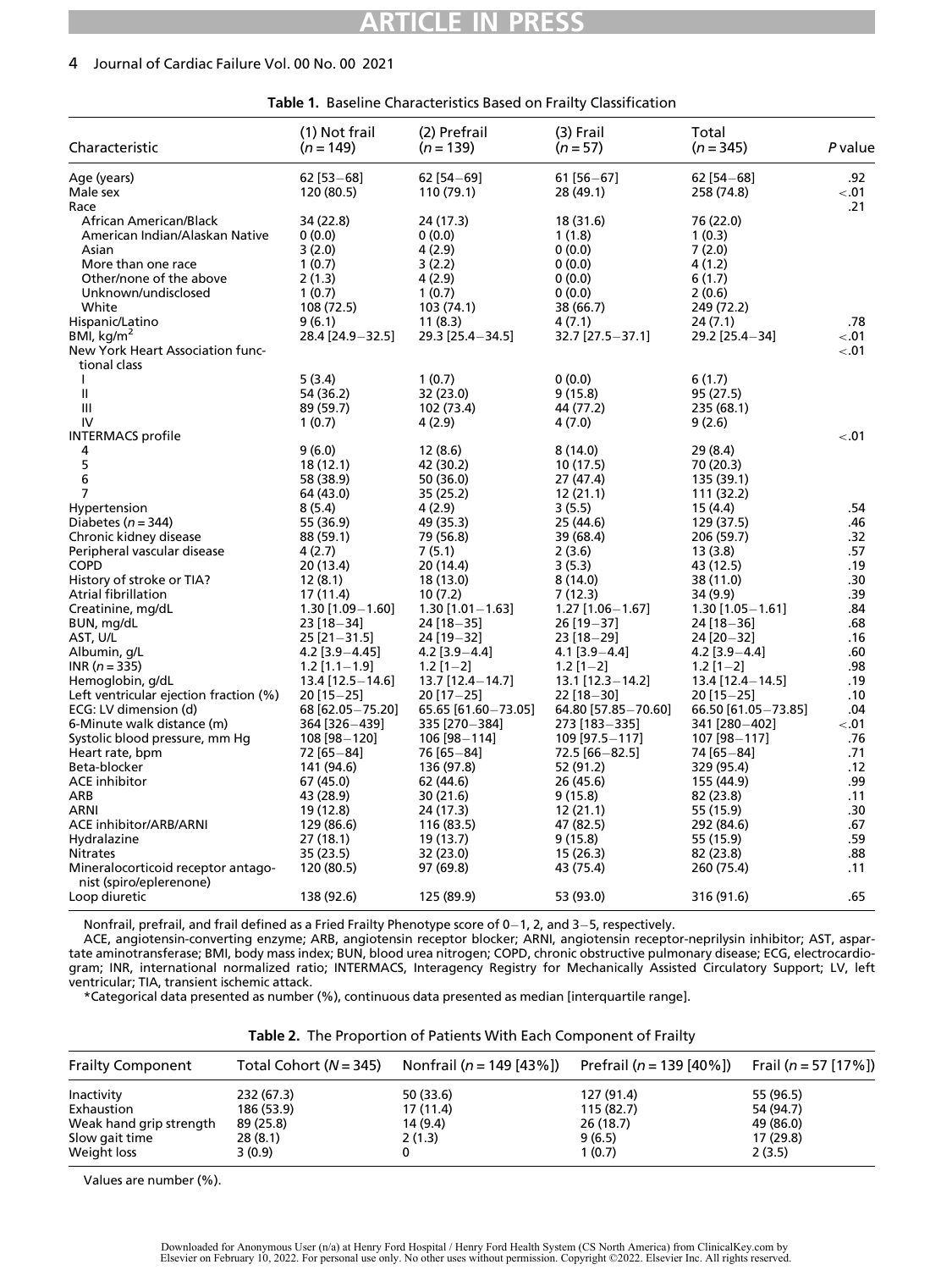assessed by the 6-minute-walk test distance (262  $\pm$ 106 m vs 325  $\pm$  92 m in the prefrail group and 375  $\pm$ 85 m in the nonfrail group ( $P < .001$ )).

### Relationship to Outcome

At 1 year, 75 patients (22% of the entire cohort) experienced the primary composite outcome of durable MCS ( $n = 41/75$  [55% of composite]), urgent cardiac transplant ( $n = 10/75$  [13% of composite]), or death ( $n = 24/75$  [32% of composite]) and 14 patients were lost to follow-up. Patients categorized as nonfrail had the greatest probability of survival free of the primary composite end point (86.6%), followed by patients classified as prefrail (73.8%); patients deemed frail had the lowest probability  $(64.9\% , P = 0.003)$  ([Figure 1](#page-7-0)). Durable MCS implantation was the most frequent outcome of the composite and occurred most frequently in the frail group followed by the prefrail and finally nonfrail group (19% vs 15% vs 6%, respectively) [\(Table 3](#page-8-0)).

#### Univariable and Multivariable Association of Frailty and Primary End Point

The difference in hazards of the primary composite end point was significantly different between the frail and nonfrail groups (unadjusted hazard ratio [HR] 2.82, 95% confidence interval [CI] 1.52–5.24,  $P = .001$ ; adjusted HR 3.41, 95% CI 1.79–6.52,  $P <$  .001), as well as between the prefrail and nonfrail group (unadjusted HR 1.97, 95% CI 1.14 $-3.41$ , P = .016; adjusted HR 2.11, 95% CI 1.21 $-3.66$ , P = .008). There was, however, no significant increased hazard in the frail vs prefrail group (unadjusted HR 1.44, 95%CI 0.83-2.49,  $P = .198$ ) [\(Table 4\)](#page-8-1). INTERMACS profile was associated with the primary composite outcome (profiles 4 and 5 vs 7 had a higher risk of durable MCS, transplantation, or death than profile 7 on univariable analysis) but age, sex, and body mass index were not. Last, a higher left ventricular ejection fraction was expectedly protective against the primary end point (HR 0.96, 95% CI 0.93-0.99 per 1% increase).

The overall Harrell's c-statistic of the HF-Fried Frailty index in predicting the composite outcome was 0.60. When considering the value of the individual components of the HF-Fried Frailty index, questions on inactivity and exhaustion drove predictive power. The Harrell's c-statistic for inactivity was c = 0.58 (HR 2.44, 95% CI 1.34-4.44,  $P = .035$ ), and for exhaustion c = 0.62 (HR 2.81, 95% CI 1.67-4.72,  $P = .0001$ ) ([Table 5\)](#page-8-2). Including both inactivity and exhaustion, the c-statistic improved to 0.64, (95% CI  $0.578-0.69$ ). Even though KCCQ questions on inactivity and exhaustion constitute just 2 of many components of the Clinical and Overall Summary Scores, the multivariable Cox model including just the KCCQ inactivity and exhaustion components had similar predictive ability to the KCCQ Clinical Summary Score: c = 0.64 (HR 0.98, 95% CI 0.97-0.99,  $P <$ .0001); and the Overall Summary Score: c = 0.63 (HR 0.98, 95% CI 0.97-0.99,  $P < .0001$ ) ([Table 5\)](#page-8-2).

### **Discussion**

We used data from a prospective multicenter registry to assess the predictive value of 5 HF-specific frailty measures, called the HF-Fried Frailty criteria, among ambulatory patients with advanced HF to report several meaningful findings. First, more than one-half of the patients were classified as prefrail or frail. Second, exhaustion and inactivity were the most common frailty components observed. Third, markers of frailty using a 5-component HF-Fried Frailty index, tracked with ambulatory INTERMACS profiles  $4-7$ , with sicker patients being more frail. Finally, prefrailty or frailty was associated with a 2 to 3-fold risk of death or needing advanced therapies at 1 year, driven by patient reports of inactivity and fatigue severity. The predictive value was modest, however, suggesting these frailty assessments, originally appreciated in an elderly population, may be less relevant in this younger cohort.

## Assessment of Frailty in Advanced HF

Frailty is a syndrome characterized by an accumulation of deficits, resulting in a depleted physiological reserve and limited ability to overcome stressors.<sup>12</sup> Its detection can be elusive; the syndrome relies on the characterization of symptoms shared by both advanced HF and biological aging, $3$ and certain components (eg, inactivity and exhaustion) are not precisely measurable. The original Fried construct used the Minnesota Leisure Time Activities Questionnaire to assess inactivity wherein activities such as running, dancing, and tennis, are often beyond the physical abilities of patients with advanced HF.  $10,13$  $10,13$  Although prior HF frailty publications have assessed inactivity and exhaustion using a variety of techniques, $14$  we chose to use domains of the extensively validated KCCQ.<sup>[10](#page-10-9)</sup> The KCCQ inactivity and extent of exhaustion questions are more relevant to HF and include challenges (if any) in dressing, showering, and light housework as well as frequency of fatigue with regular activities. The advanced nature of disease in the REVIVAL cohort is evidenced by high overall event rates compared with other contemporary clinical trials in HFrEF. For example, in REVIVAL 22% of patients had the composite end point at 1 year compared with 22% in PARADIGM-HF<sup>[15](#page-10-14)</sup> at 27 months or 19% in EMPEROR-REDUCED<sup>[16](#page-10-15)</sup> at 16 months. Importantly, in REVIVAL, HF hospitalizations were not included in the primary composite end point of left ventricular assist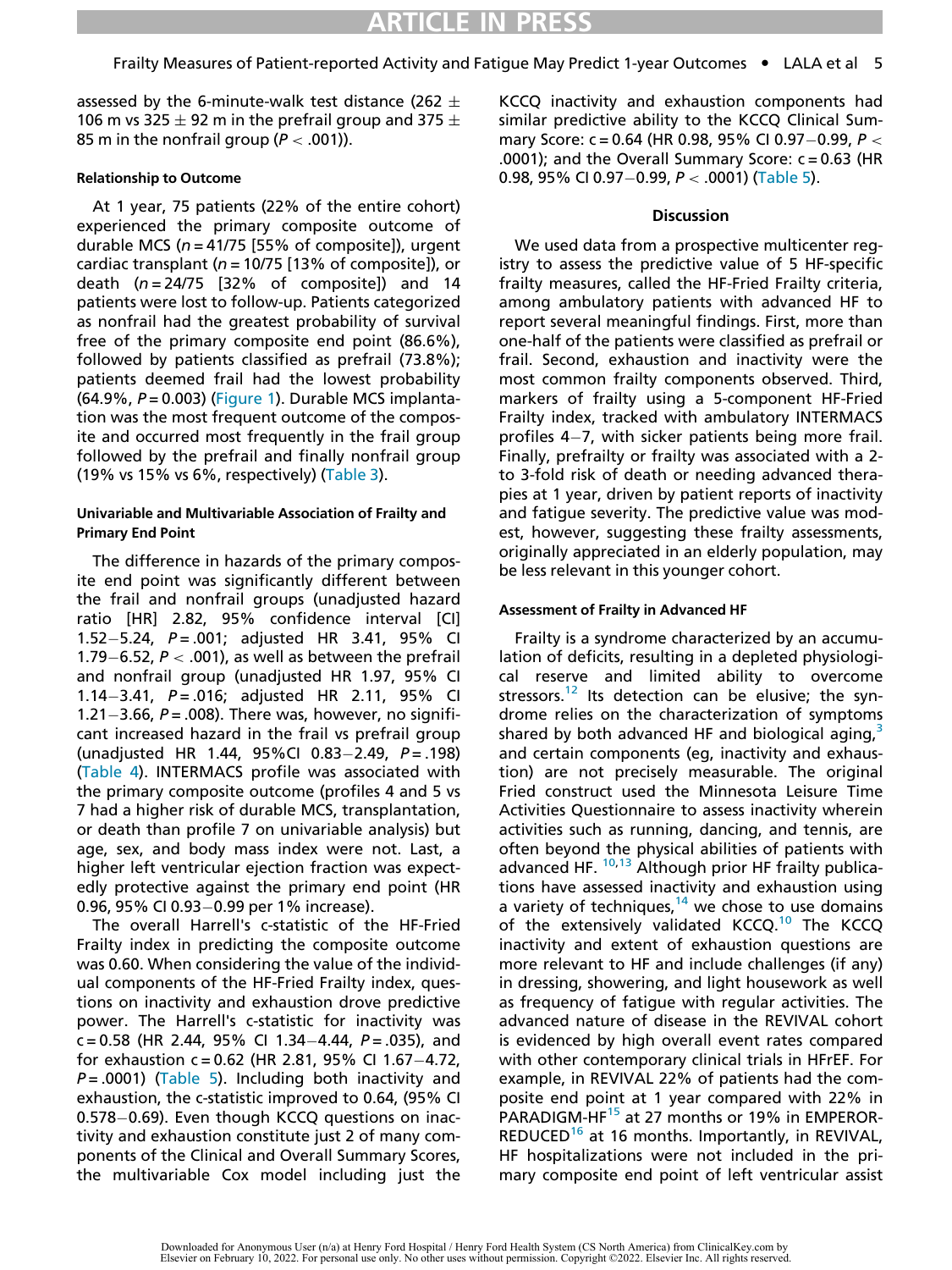## ARTICLE IN PRESS

<span id="page-7-0"></span>6 Journal of Cardiac Failure Vol. 00 No. 00 2021



## **CENTRAL ILLUSTRATION HF Fried Frailty**





device implantation, transplantation, or death. If cardiovascular mortality and HF hospitalizations were assessed, 36% of REVIVAL patients experienced this composite at 12 months and 48% by 24 months.

## Prevalence of Frailty

Frailty measures are increasingly assessed to reflect biologic age rather than chronologic age in efforts to better prognosticate outcomes in patients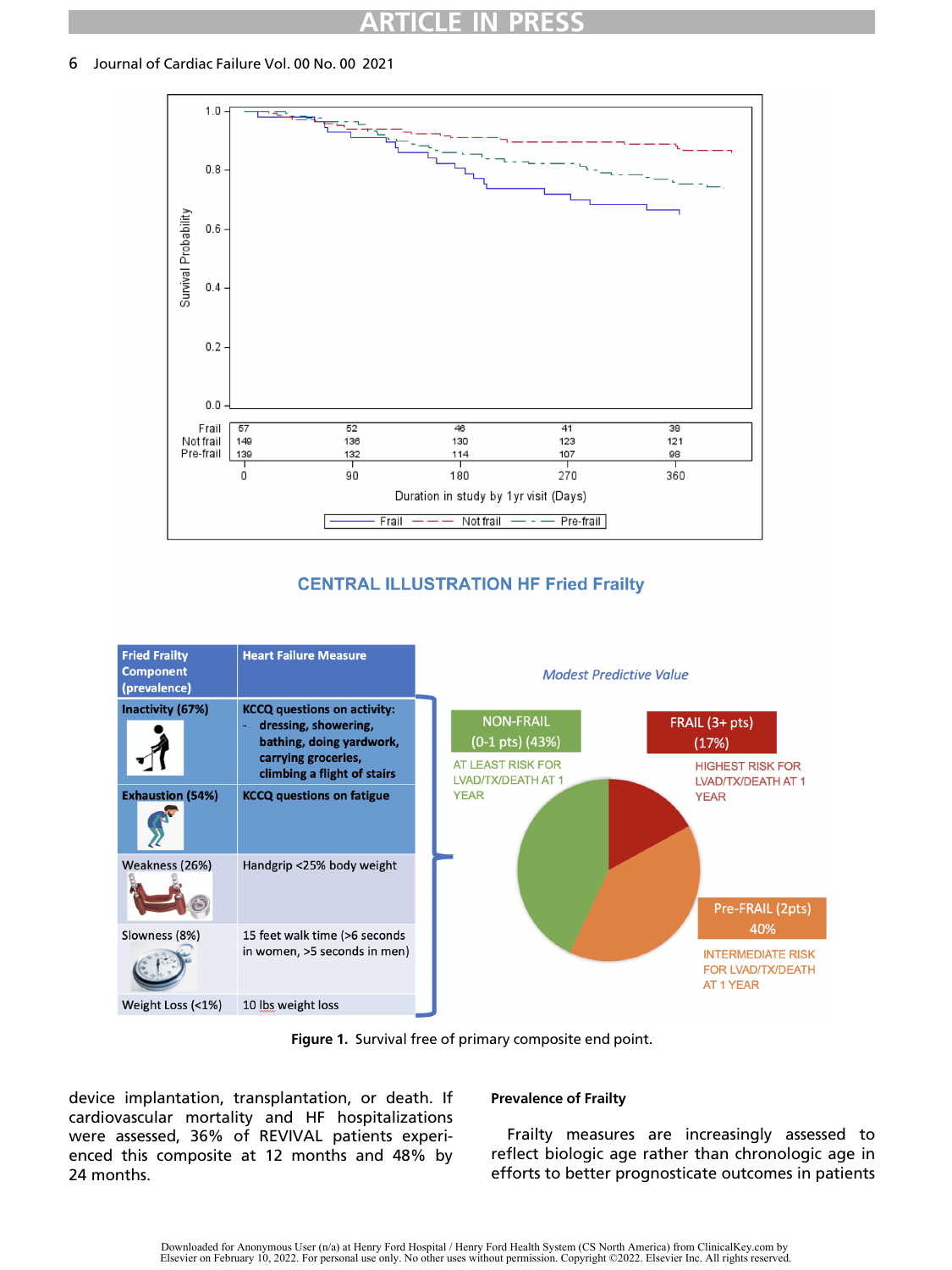Frailty Measures of Patient-reported Activity and Fatigue May Predict 1-year Outcomes • LALA et al 7

<span id="page-8-2"></span><span id="page-8-0"></span>

| <b>rable 5.</b> Chrittal Outcomes at Thear by Hallty Category |             |             |           |
|---------------------------------------------------------------|-------------|-------------|-----------|
| Clinical Outcome                                              | Nonfrail    | Prefrail    | Frail     |
|                                                               | $(n = 149)$ | $(n = 139)$ | $(n=57)$  |
| Primary composite end point                                   | 20(13.4)    | 35(25.2)    | 20(35.1)  |
| Durable MCS implantation                                      | 9(6.0)      | 21(15.1)    | 11 (19.3) |
| Urgent cardiac transplant                                     | 1(0.7)      | 6(4.3)      | 3(5.3)    |
| Death                                                         | 10(6.7)     | 8(5.8)      | 6(10.5)   |

| Table 3. Clinical Outcomes at 1 Year by Frailty Category |
|----------------------------------------------------------|
|----------------------------------------------------------|

Values are number (%). MCS, mechanical circulatory support.

with advanced HF. Yet the absence of a HF-specific frailty tool has been a significant limitation.<sup>[12](#page-10-11)</sup> The FFP is used to predict outcomes, particularly in elderly patients and in the surgical settings<sup>[9](#page-10-8)</sup>; thus, its applicability to predict clinical trajectories among patients with ambulatory advanced HF is of interest. The HF-Fried Frailty criteria used in this study included HF-specific assessments of weight loss, hand grip strength, gait time, inactivity, and exhaustion. Using this definition, 57% of patients with advanced HF were considered prefrail or frail, with 40% classified as prefrail with 2 domains positive (with >80% owing to inactivity and exhaustion) and less than one-fifth of patients (17%) classified as frail with 3 or more domains positive. Poor handgrip strength was the most common qualifying assessment after inactivity and exhaustion.

#### Clinical Characteristics of Patients With HF With Frailty

Frailty has typically been considered a comorbid condition of the elderly. In scenarios of advanced end-organ disease, however, the recognition of frailty is important regardless of biological age, with a similar age distribution for frail and non-frail patients among patients referred for heart trans-plantation.<sup>[17](#page-10-16)</sup> The present cohort is relatively young, so measures outside the Fried construct may be more meaningful. Although more women were frail than men (consistent with prior frailty publications Table 5. Discriminatory Power of the Components of the Heart Failure Fried Frailty Toward the Primary Composite End Point

| Frailty                   | Harrel's C- | Hazard Ratio             |          |
|---------------------------|-------------|--------------------------|----------|
| Characteristic            | Statistic   | $[95%$ CI]               | P Value  |
| Weak handgrip<br>strength | 0.509       | 1.1<br>$[0.665 - 1.823]$ | .71      |
| Slow gait time            | 0.511       | $1.2$ [0.56 - 2.67]      | .61      |
| Inactivity                | 0.580       | $2.4$ [1.34 - 4.44]      | $.004*$  |
| Exhaustion                | 0.615       | $2.81$ [1.67-4.72]       | $.0001*$ |
| Overall HF-FF             | 0.603       |                          | $.004*$  |
| Prefrail                  |             | $1.97$ [1.14 - 3.41]     | .016     |
| Frail                     |             | $2.82$ [1.52 - 5.24]     | .001     |
| <b>Modified KCCO</b>      | 0.635       |                          |          |
| Inactivity                |             | $1.71$ [0.90 - 3.23]     | .099     |
| Exhaustion                |             | 2.34 [1.34-4.07]         | $.003*$  |

HF-FF, heart failure Fried Frailty index; KCCQ, Kansas City Cardiomyopathy Questionnaire.

in elderly patients with and without HF),  $^{18}$  $^{18}$  $^{18}$  sex was not a significant factor when assessing the impact of frailty on outcomes.<sup>[19](#page-10-18)[,20](#page-10-19)</sup> We observed that patients with more severe heart failure (e.g., lower INTER-MACS Profile) had a higher prevalence of frailty than less ill patients.

In our analysis, we also surprisingly found that prefrail and frail patients had a higher body mass index than nonfrail patients. This paradox highlights a few important observations: (1) objective frailty assessment over eyeball tests is important to permit accurate prognostication among patients with HF  $21,22$  $21,22$ ; (2) frail patients suffer from sarcopenia, and sarcopenia can coexist in obese individuals, also known as obese sarcopenia<sup>[23,](#page-11-2)24</sup>; and (3) the combination of HF and obesity can enhance systemic inflammation, muscle catabolism, and may precipitate frailty. $25$ 

#### Association of Frailty With Outcomes in Patients With HF

In line with previous publications, the current study also shows worse outcomes among patients

<span id="page-8-1"></span>

|                         | Univariable Model      |         | <b>Final Multivariable Model</b> |         |
|-------------------------|------------------------|---------|----------------------------------|---------|
| Characteristic          | Hazard Ratio [95% CI]  | P Value | Hazard Ratio [95% CI]            | P Value |
| Age (years)             | 1.00 [0.98-1.01]       | .652    |                                  |         |
| Sex (male)              | $0.96$ $[0.58 - 1.61]$ | .883    |                                  |         |
| BMI ( $kg/m2$ )         | $1.00$ $[0.96 - 1.03]$ | .810    | $0.98$ $[0.95 - 1.02]$           | .344    |
| INTERMACS profile (IPP) |                        | .027    |                                  |         |
| IPP $4 \text{ vs } 7$   | $2.83$ [1.24 - 6.46]   |         |                                  |         |
| IPP $5$ vs $7$          | 2.51 [1.28 - 4.91]     |         |                                  |         |
| IPP $6$ vs $7$          | 1.81 [0.98-3.35]       |         |                                  |         |
| Creatinine (mg/dL)      | $1.12$ [0.86 - 1.44]   | .404    |                                  |         |
| Albumin (g/dL)          | $1.51$ $[0.84 - 2.71]$ | .172    |                                  |         |
| LVEF $(% )$             | $0.97$ $[0.93 - 1.00]$ | .057    | $0.96$ [0.93 - 0.99]             | .018    |
| Frailty                 |                        | .004    |                                  | $-.001$ |
| Prefrail vs nonfrail    | $1.97$ [1.13 - 3.41]   | .016    | $2.11$ [1.21-3.66]               | .008    |
| Frail vs nonfrail       | 2.82 [1.52 - 5.24]     | .001    | $3.41$ [1.79 - 6.52]             | $-.001$ |

Table 4. Univariable and Multivariable Analyses (Models) of the Primary End Point

CI, confidence interval; LVEF, left ventricular ejection fraction. Other abbreviations as in Table 1.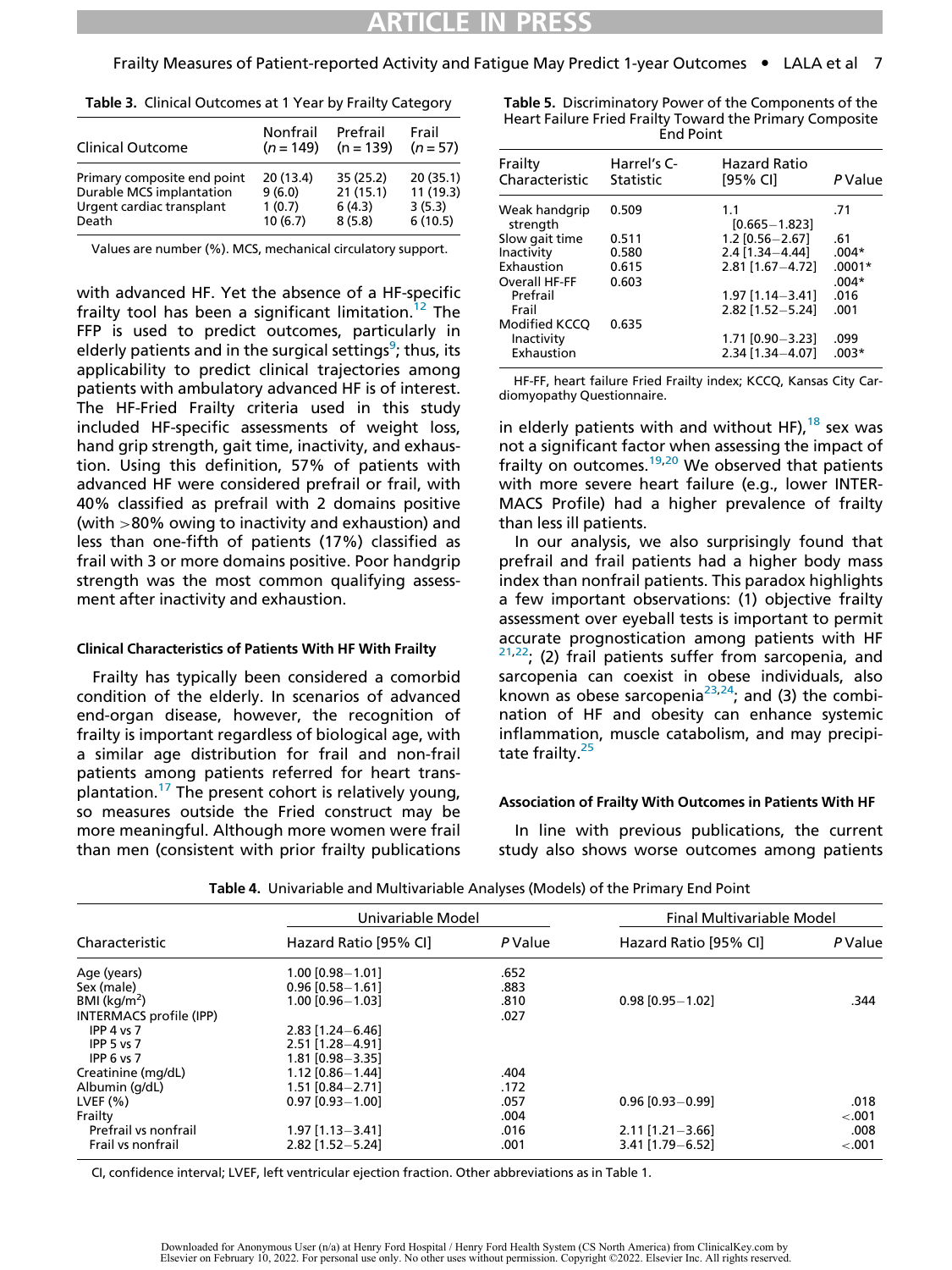#### 8 Journal of Cardiac Failure Vol. 00 No. 00 2021

found to be frail. For example, a systematic review demonstrated that frailty increases the risk for HF hospitalizations by 30% and all-cause mortality by  $60\%$ .<sup>[20](#page-10-19)</sup> In advanced HF, Jha et al<sup>[17](#page-10-16)</sup> demonstrated that the prevalence of frailty confers a higher risk of needing an left ventricular assist device or transplantation. In addition, the presence of preoperative frailty in heart transplant recipients was associated with inferior survival after transplant.<sup>[17,](#page-10-16)[26](#page-11-5)</sup> The current study focuses not only on the assessment and prevalence of frailty, but also uniquely demonstrated its association with the combined trajectory outcome of durable MCS, transplant or death at 1 year. Prior HF frailty publications have not assessed risk associated with the presence of prefrailty alone and our findings suggest that prefrailty confers increased risk of HF progression.

#### Individual Domains of the HF-Fried Frailty Index

The overall discriminatory power of the HF-Fried Frailty index for the primary composite end point was modest, with a Harrel's c-statistic of 0.60, with varying discriminatory power among the 5 frailty domains assessed. Overall, handgrip strength and 15-foot gait time had poor predictive power, with a c-statistic of approximately 0.5. This finding is distinct from prior publications, which have suggested that handgrip strength among candidates for left ventricular assist device implantation was highly predictive of outcomes after left ventricular assist device implantation.<sup>[6](#page-10-5)</sup> We also identified a low prevalence of weight loss (approximately 1% of patients) similar to that reported by Reeves et al, but disparate from the 38% reported by Vidan et al, $^{29}$  $^{29}$  $^{29}$  likely owing to the advanced age of their cohort compared with the current analysis. In fact, in the REVIVAL population body-mass index was actually higher with increasing degree of frailty.<sup>[27,](#page-11-7)[28](#page-11-8)</sup> Assessment of weight changes in HF is challenging owing to fluctuations in volume status, where loss of muscle mass may be masked by hypervolemia, again suggesting that weight loss may not be a critical component of the frailty assessment in patients living with HF. [12,](#page-10-11)[24](#page-11-3)[,25](#page-11-4)

Perhaps most interestingly, the modest predictive power of the HF-Fried Frailty index in this population of patients with HF was driven primarily by questions on inactivity and exhaustion. The importance of assessing these domains has been similarly noted in prior HF frailty studies, where they were observed to be more predictive of one-year mortal-ity than gait time, weight loss, or grip strength.<sup>[29](#page-11-6)</sup> It also suggests that the KCCQ, which is extensively validated and used in HF, contains domains that can be used to quantitatively assess exhaustion and inactivity as part of the HF frailty assessment. Further,

assessments based on the questions of inactivity and fatigue had equivalent predictive performance to the clinical summary and overall KCCQ scores, underscoring their specific relevance to this HF population.

#### Limitations

There are limitations to this analysis that warrant mention. Despite multiple reports demonstrating the association of frailty with worse outcomes in HF, a gold standard for frailty has yet to be defined in this population. Two components of the HF-Fried Frailty criteria previously validated in other contexts, namely, handgrip strength and 15-foot gait time, should be evaluated in other HF samples to reassess their performance before dismissing them as not valuable indicators of frailty in HF. Indeed, different thresholds have been used to qualify for weak-ness using handgrip strength.<sup>[30](#page-11-9)</sup> REVIVAL excluded patients with severe chronic kidney disease and end-stage renal disease who often meet outlined criteria for frailty, and as such our findings cannot be extrapolated to such a population. We also adjusted for a modest number of covariates and did not evaluate the impact of cognitive impairment or depression, $2.26$  $2.26$  which may modulate frailty-associated risk. $31$  Three-quarters of the REVIVAL population were men, lending to an under-representation of women in the current analysis; however, this proportion is in line with studies of patients with advanced HF awaiting transplantation or MCS.<sup>[32](#page-11-11)[,33](#page-11-12)</sup> Outcomes were assessed up until 1 year, and a longer follow-up may influence the results. $34$  Finally, it could be that the employment of another frailty tool or measure might have detected a higher prevalence of frailty and yielded different association with the primary composite end point. Still, studies have found that frailty screens and measures have been at least moderately correlated with one another, reflecting the detection of a com-mon underlying phenotype.<sup>[1](#page-10-0)</sup>

## **Conclusions**

Understanding the best way to assess frailty and its association with outcomes is undeniably important to better risk stratify and care for patients with advanced HF. We report the modest predictive value of applying the HF-Fried Frailty criteria to determine clinical trajectory in HF including death, or the requirement for advanced therapies over 1 year. Notably, assessments of inactivity and exhaustion are readily translated to the clinical environment and provide important prognostic information.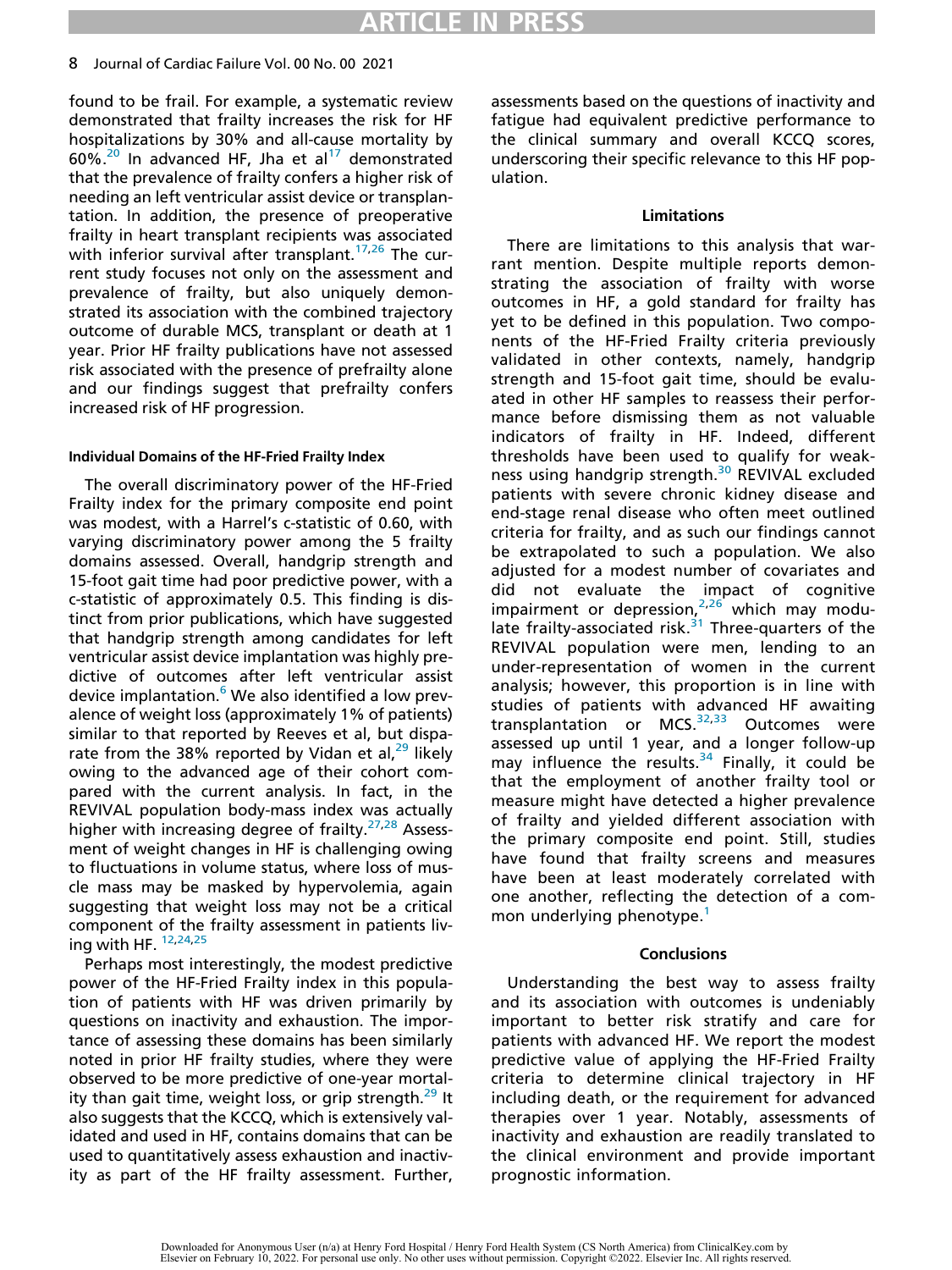Frailty Measures of Patient-reported Activity and Fatigue May Predict 1-year Outcomes • LALA et al 9

#### Funding

<span id="page-10-7"></span><span id="page-10-6"></span><span id="page-10-5"></span>Supported by funding from the National Institutes of Health, National Heart, Lung, and Blood Institute (NHLBI Contract Number:HHSN268201100026C) and the National Center for Advancing Translational Sciences (NCATS Grant Number: UL1TR002240) for the Michigan Institute for Clinical and Health Research. The views expressed in this manuscript are those of the authors and do not necessarily represent the views of the National Heart, Lung, and Blood Institute; the National Institutes of Health; or the U.S. Department of Health and Human Services. P.S. is supported by NIH K23 Career Development Award 1K23HL143179.

#### **Disclosures**

<span id="page-10-10"></span><span id="page-10-9"></span><span id="page-10-8"></span>A.L. reports speaker honoraria from Zoll medical and is a consultant for Bioventrix and Susquana. P.S. reports grant support from, Bayer, Abbott, Roche, and Merck; consulting for Novartis, Roche, Procyrion, and Ortho Clinical Diagnostics. D.E.L.'s effort is supported in part by the NHLBI (R01HL132154) and he reports research grants from Amgen, Bayer, Astra-Zeneca, Lilly, Critical Diagnostics, Somalogic, and Janssen; he has acted as consultant for Amgen, Abbot, Janssen, Ortho Clinical Diagnostics, Cytokinetics, Martin Pharmaceuticals, and Novartis.

#### Supplementary materials

<span id="page-10-13"></span><span id="page-10-12"></span><span id="page-10-11"></span>Supplementary material associated with this article can be found in the online version at doi[:10.1016/j.cardfail.2021.10.014](https://doi.org/10.1016/j.cardfail.2021.10.014).

#### References

- <span id="page-10-15"></span><span id="page-10-14"></span><span id="page-10-0"></span>1. Sze S, Pellicori P, Zhang J, Weston J, Clark AL. Identification of frailty in chronic heart failure. JACC Heart<br>Fail 2019:7:291–302. https://doi.org/10.1016/j. Fail 2019;7:291–302. https://doi.org/[10.1016/j.](https://doi.org/10.1016/j.jchf.2018.11.017) [jchf.2018.11.017.](https://doi.org/10.1016/j.jchf.2018.11.017)
- <span id="page-10-16"></span><span id="page-10-1"></span>2. Jha SR, Hannu MK, Gore K, et al. Cognitive impairment improves the predictive validity of physical frailty for mortality in patients with advanced heart failure referred for heart transplantation. J Heart Lung Transplant 2016;35:1092–100. https://doi. org[/10.1016/j.healun.2016.04.008](https://doi.org/10.1016/j.healun.2016.04.008).
- <span id="page-10-17"></span><span id="page-10-2"></span>3. Joseph SM, Rich MW. Targeting frailty in heart failure. Curr Treat Options Cardiovasc Med 2017;19:31. https://doi.org[/10.1007/s11936-017-0527-5.](https://doi.org/10.1007/s11936-017-0527-5)
- <span id="page-10-18"></span><span id="page-10-3"></span>4. Flint KM, Matlock DD, Lindenfeld J, Allen LA. Frailty and the selection of patients for destination therapy left ventricular assist device. Circ Heart Fail 2012;5:286-93. doi:10.1161/CIRCHEARTFAILURE.111. 963215
- <span id="page-10-19"></span><span id="page-10-4"></span>5. Dunlay SM, Park SJ, Joyce LD, et al. Frailty and outcomes after implantation of left ventricular assist device as destination therapy. J Heart Lung Transplant 2014;33:359–65. https://doi.org/[10.1016/j.healun.2013.](https://doi.org/10.1016/j.healun.2013.12.014) [12.014.](https://doi.org/10.1016/j.healun.2013.12.014)
- 6. Chung CJ, Wu C, Jones M, et al. Reduced handgrip strength as a marker of frailty predicts clinical outcomes in patients with heart failure undergoing ventricular assist device placement. J Card Fail 2014;20:310–5. https://doi.org/[10.1016/j.cardfail.2014.](https://doi.org/10.1016/j.cardfail.2014.02.008) [02.008](https://doi.org/10.1016/j.cardfail.2014.02.008).
- 7. Denfeld QE, Winters-Stone K, Mudd JO, Gelow JM, Kurdi S, Lee CS. The prevalence of frailty in heart failure: a systematic review and meta-analysis. Int J Cardiol 2017;236:283–9. https://doi.org[/10.1016/j.ijcard.](https://doi.org/10.1016/j.ijcard.2017.01.153) [2017.01.153.](https://doi.org/10.1016/j.ijcard.2017.01.153)
- 8. McNallan SM, Singh M, Chamberlain AM, et al. Frailty and healthcare utilization among patients with heart failure in the community. JACC Heart Fail 2013;1:135– 41. https://doi.org[/10.1016/j.jchf.2013.01.002.](https://doi.org/10.1016/j.jchf.2013.01.002)
- 9. Fried LP, Tangen CM, Walston J, et al. Frailty in older adults: evidence for a phenotype. J Gerontol A Biol Sci Med Sci 2001;56:M146–56. https://doi.org/[10.1093/ger](https://doi.org/10.1093/gerona/56.3.m146)[ona/56.3.m146.](https://doi.org/10.1093/gerona/56.3.m146)
- 10. Green CP, Porter CB, Bresnahan DR, Spertus JA. Development and evaluation of the Kansas City Cardiomyopathy Questionnaire: a new health status measure for heart failure. J Am Coll Cardiol 2000;35:1245–55. https://doi.org/[10.1016/s0735-1097\(00\)00531-3.](https://doi.org/10.1016/s0735-1097(00)00531-3)
- 11. Aaronson KD, Stewart GC, Pagani FD, et al. Registry Evaluation of Vital Information for VADs in Ambulatory Life (REVIVAL): rationale, design, baseline characteristics, and inclusion criteria performance. J Heart Lung Transplant 2020;39:7–15. https://doi.org/[10.](https://doi.org/10.1016/j.healun.2019.09.008) [1016/j.healun.2019.09.008.](https://doi.org/10.1016/j.healun.2019.09.008)
- 12. Kobashigawa J, Dadhania D, Bhorade S, et al. Report from the American Society of Transplantation on frailty in solid organ transplantation. Am J Transplant 2019;19:984–94. https://doi.org[/10.1111/ajt.15198.](https://doi.org/10.1111/ajt.15198)
- 13. Taylor HL, Jacobs DR Jr., Schucker B, Knudsen J, Leon AS, Debacker G. A questionnaire for the assessment of leisure time physical activities. J Chronic Dis 1978;31:741– 55. https://doi.org[/10.1016/0021-9681\(78\)90058-9](https://doi.org/10.1016/0021-9681(78)90058-9).
- 14. McDonagh J, Martin L, Ferguson C, et al. Frailty assessment instruments in heart failure: a systematic review. Eur J Cardiovasc Nurs 2018;17:23–35. https://doi.org/ [10.1177/1474515117708888.](https://doi.org/10.1177/1474515117708888)
- 15. McMurray JJ, Packer M, Desai AS, et al. Angiotensinneprilysin inhibition versus enalapril in heart failure. N Engl J Med 2014;371:993–1004. https://doi.org/ [10.1056/NEJMoa1409077.](https://doi.org/10.1056/NEJMoa1409077)
- 16. Packer M, Anker SD, Butler J, et al. Cardiovascular and renal outcomes with empagliflozin in heart failure. N Engl J Med 2020;383:1413–24. https://doi.org[/10.1056/](https://doi.org/10.1056/NEJMoa2022190) [NEJMoa2022190](https://doi.org/10.1056/NEJMoa2022190).
- 17. Jha SR, Hannu MK, Chang S, et al. The prevalence and prognostic significance of frailty in patients with advanced heart failure referred for heart transplantation. Transplantation 2016;100:429–36. https://doi. org/[10.1097/TP.0000000000000991.](https://doi.org/10.1097/TP.0000000000000991)
- 18. [Denfeld QE, Habecker BA, Camacho SA, et al. Charac](http://refhub.elsevier.com/S1071-9164(21)00478-4/sbref0018)[terizing sex difference in physical frailty phenotype in](http://refhub.elsevier.com/S1071-9164(21)00478-4/sbref0018) [heart failure. Circ Heart Fail 2021;14:e008076.](http://refhub.elsevier.com/S1071-9164(21)00478-4/sbref0018)
- 19. Mitnitski A, Song X, Skoog I, et al. Relative fitness and frailty of elderly men and women in developed countries and their relationship with mortality. J Am Geriatr Soc 2005;53:2184–9. https://doi.org[/10.1111/](https://doi.org/10.1111/j.1532-5415.2005.00506.x) [j.1532-5415.2005.00506.x.](https://doi.org/10.1111/j.1532-5415.2005.00506.x)
- 20. Collard RM, Boter H, Schoevers RA, Oude Voshaar RC. Prevalence of frailty in community-dwelling older persons: a systematic review. J Am Geriatr Soc 2012;60:1487–92. https://doi.org/[10.1111/j.1532-5415.](https://doi.org/10.1111/j.1532-5415.2012.04054.x) [2012.04054.x.](https://doi.org/10.1111/j.1532-5415.2012.04054.x)